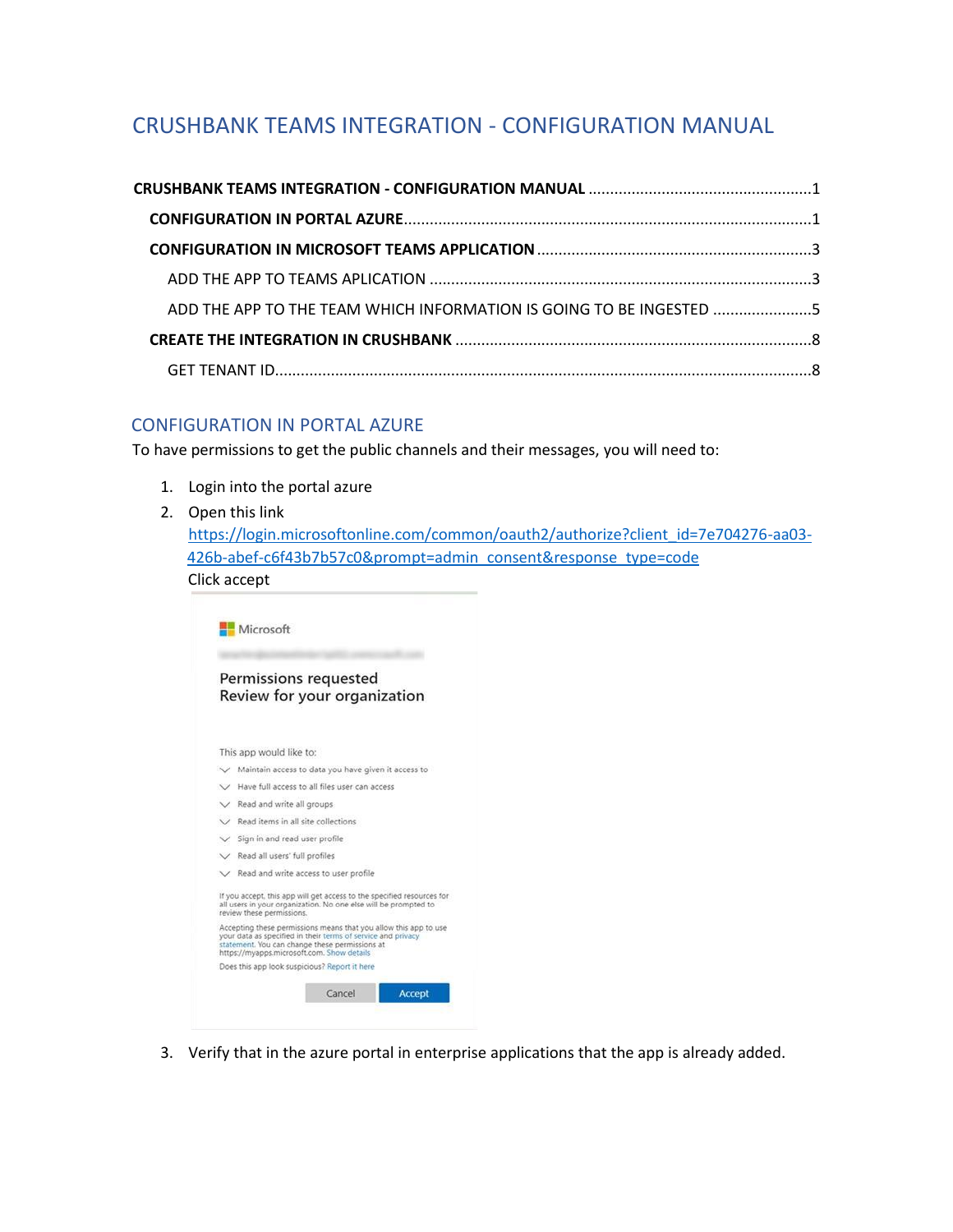### Go to the Azure active directory



#### **Manage Azure Active Directory**

Manage access, set smart policies, and enhance security with Azure Active Directory.

View Learn more d'

## Select Enterprise applications

|              | Overview                           |  |
|--------------|------------------------------------|--|
|              | <b>Department</b> Preview features |  |
|              | X Diagnose and solve problems      |  |
|              | Manage                             |  |
|              | Users                              |  |
|              | <b>8</b> Groups                    |  |
|              | <b>External Identities</b>         |  |
|              | Roles and administrators           |  |
|              | Administrative units               |  |
| 眼            | Enterprise applications            |  |
|              | <b>Devices</b>                     |  |
|              | App registrations                  |  |
| $\mathbf{A}$ | Identity Governance                |  |
|              | Application proxy                  |  |
|              | Licenses                           |  |
|              | Azure AD Connect                   |  |
|              | Custom domain names                |  |
|              |                                    |  |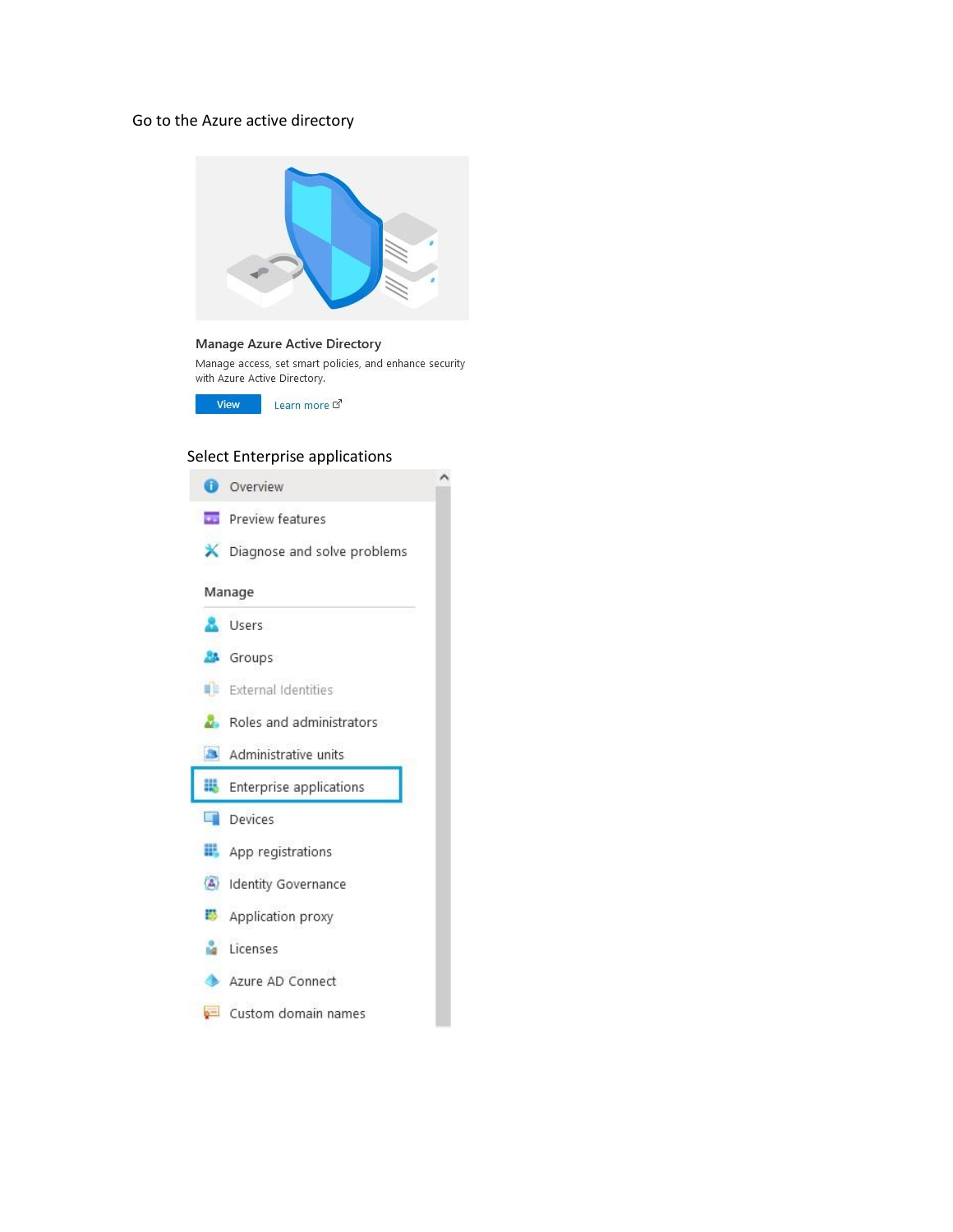The Crushbank Integration should appear in the list

| Overview                    | $\ll$<br>$+$ New application<br>$\equiv$ $\equiv$ $\equiv$ $\equiv$ $\equiv$ | <b>Review features</b>                                                                                                                         | Or Got feedback?                             |                                              |
|-----------------------------|------------------------------------------------------------------------------|------------------------------------------------------------------------------------------------------------------------------------------------|----------------------------------------------|----------------------------------------------|
| O Overview                  |                                                                              | $\bullet$ Try out the new Enterprise Apps search preview! Click to enable the preview. $\rightarrow$                                           |                                              |                                              |
| Diagnose and solve problems |                                                                              | View, filter, and search applications in your organization that are set up to use your Azure AD tenant as their Identity Provider. Learn more. |                                              |                                              |
| Manage                      | Application type                                                             | Applications status                                                                                                                            | Application visibility                       |                                              |
| All applications            | <b>Enterprise Applications</b><br>$\checkmark$                               | Any<br>$\checkmark$                                                                                                                            | Any                                          | <b>Apply</b><br><b>Reset</b><br>$\checkmark$ |
| Application proxy           |                                                                              |                                                                                                                                                |                                              |                                              |
| EQS User settings           | Name                                                                         | First 50 shown, to search all of your applications, enter a display name or the application ID.                                                | Homepage URL                                 |                                              |
| Security                    | Æ<br>AddEvent.com                                                            |                                                                                                                                                | https://www.addevent.com                     |                                              |
| Conditional Access          | AppPoCAKV<br>$\bullet$                                                       |                                                                                                                                                |                                              |                                              |
| Consent and permissions     | ApprovedContact                                                              |                                                                                                                                                |                                              |                                              |
| Activity                    | <b>Azure DevOps</b>                                                          |                                                                                                                                                | http://azure.com/devops                      |                                              |
| $\mathfrak{D}$ Sign-in logs | calendly                                                                     |                                                                                                                                                | https://calendly.com/users/auth/azure_oauth2 |                                              |
| für Usage & insights        | Calendly                                                                     |                                                                                                                                                | https://calendly.com                         |                                              |
| Audit logs                  | CollabDBService<br>OH                                                        |                                                                                                                                                |                                              |                                              |
| Provisioning logs<br>ů.     | Common Data Service<br>C                                                     |                                                                                                                                                | http://www.microsoft.com/dynamics/crm        |                                              |
| <b>E Access reviews</b>     | CrushBank<br>G                                                               |                                                                                                                                                |                                              |                                              |
| Admin consent requests      | CrushBank 4<br>a.                                                            |                                                                                                                                                |                                              |                                              |
| Troubleshooting + Support   | <b>Crushbank Integration</b><br>$\overline{C}$                               |                                                                                                                                                |                                              |                                              |

## <span id="page-2-0"></span>CONFIGURATION IN MICROSOFT TEAMS APPLICATION

To have permissions to get the public channels and their messages, it's necessary to install an application on each public team from which its information needs to be ingested.

#### <span id="page-2-1"></span>ADD THE APP TO TEAMS APLICATION

1. Click **Apps** button in Teams application



2. Click **Submit to app catalog**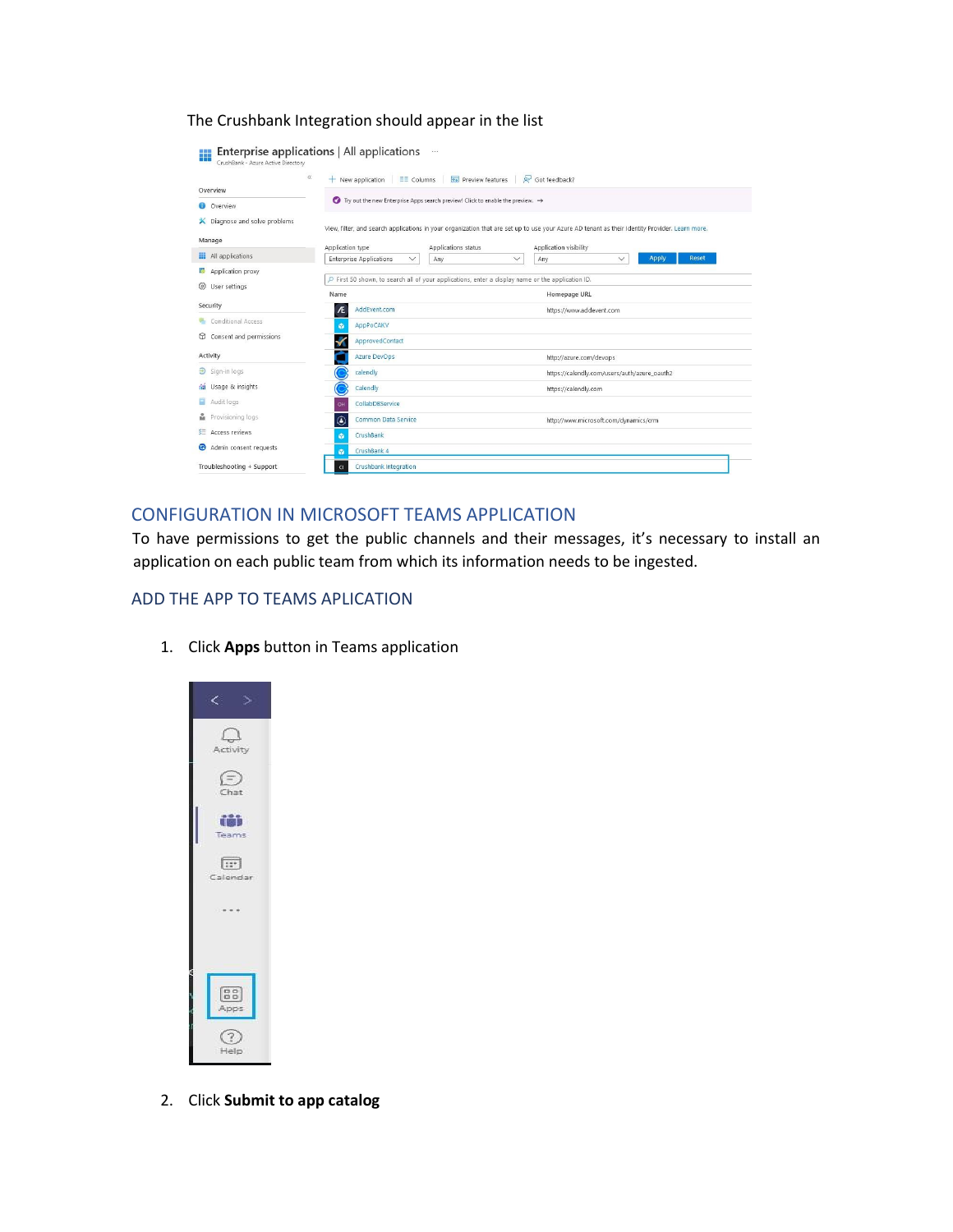

 $3.$ Click on Submit an app

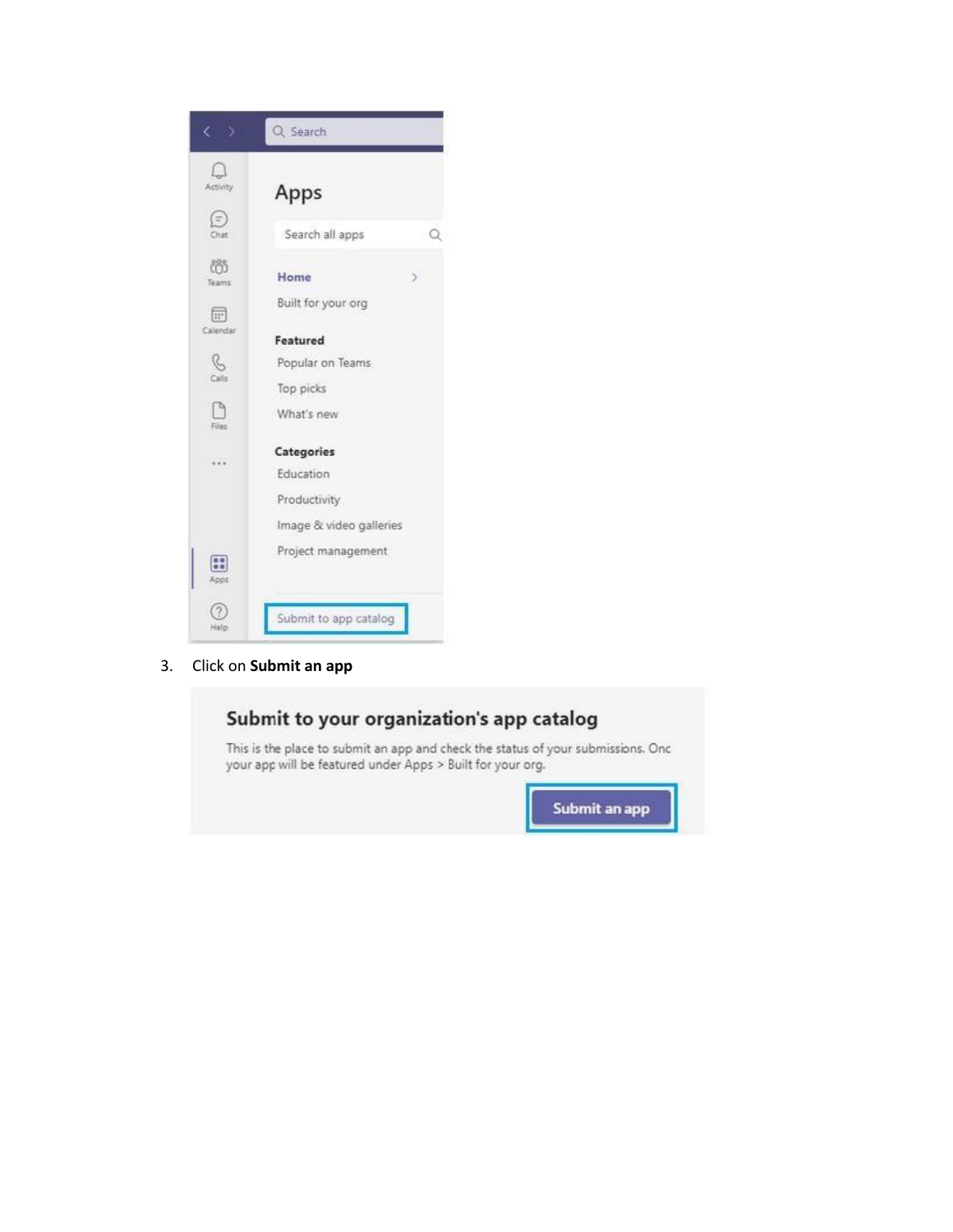4. A window should open from your computer. Add the CrushbankIntegration.zip file that was provided.

|                                                                                                                                                                                                                            | « samples » graph-rsc » csharp » RSCDemo » Manifest | Search Manifest<br>O<br>$\circ$<br>$\checkmark$ |
|----------------------------------------------------------------------------------------------------------------------------------------------------------------------------------------------------------------------------|-----------------------------------------------------|-------------------------------------------------|
| Organize $\star$<br>New folder                                                                                                                                                                                             |                                                     | $\blacksquare$<br>$\Box$                        |
| Quick access<br>曽<br>Documents<br>$\mathcal{R}$<br>Downloads<br>$\mathcal{R}$<br>$\mathcal{R}$<br>Pictures<br>$\overline{\mathbf{a}}$<br>CrushBank<br>Declarecion 2020<br>Descargas<br>trunk<br>OneDrive<br>$\Box$ This PC | <b>SECONDATE</b><br>CrushbankIntegr<br>ation.zip    |                                                 |
| Network                                                                                                                                                                                                                    |                                                     |                                                 |
|                                                                                                                                                                                                                            |                                                     |                                                 |

5. The administrator or owner of Teams must approve the application. To do this, go to **Apps**  then click on **Submit to app catalog** to see the apps pending for approval.

| Submit to your organization's app catalog                                                                                                                                  |         |                 |              |               |  |
|----------------------------------------------------------------------------------------------------------------------------------------------------------------------------|---------|-----------------|--------------|---------------|--|
| This is the place to submit an app and check the status of your submissions. Once approved by your IT admin,<br>your app will be featured under Apps > Built for your org. |         |                 |              |               |  |
|                                                                                                                                                                            |         |                 |              | Submit an app |  |
| App                                                                                                                                                                        | Version | Status          | Last updated |               |  |
| <b>Crushbank Integration</b><br>k                                                                                                                                          | 1.0.0   | Uparade Pending | 11:48 a.m.   |               |  |

- 6. After the app has been approved sign out and log back in.
- 7. Go to apps again and the Crushbank integration app now should be appear in the app catalog



#### <span id="page-4-0"></span>ADD THE APP TO THE TEAM WHICH INFORMATION IS GOING TO BE INGESTED

1. Select a public team, click on more options and select manage team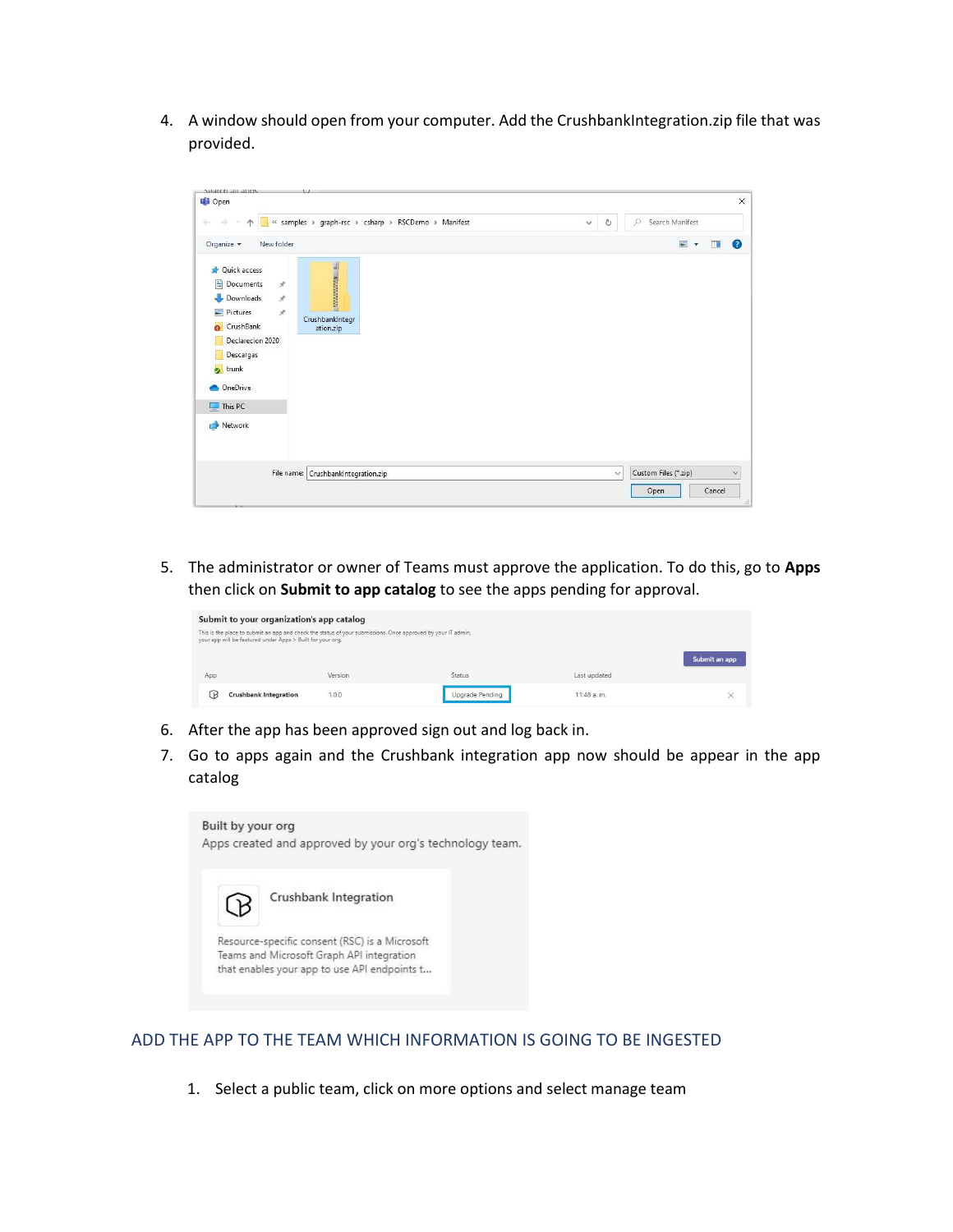

#### 2. Go to Apps tab and click on more apps

| PI      | PSL Internal …<br>let's discuss internal things of the team                                                                                      | @ Team &           |
|---------|--------------------------------------------------------------------------------------------------------------------------------------------------|--------------------|
| Members | Pending Requests Channels<br>$3$ more $\times$<br>Apps                                                                                           |                    |
|         | Apps let you complete tasks, receive updates, and communicate at the same time. To get started @mention a bot<br>or add a tab in a team channel. | <b>B</b> More apps |

3. In the apps catalog the **Crushbank Integration** should appear, click on it and add it to the team. Only the owner of the Team can add the application.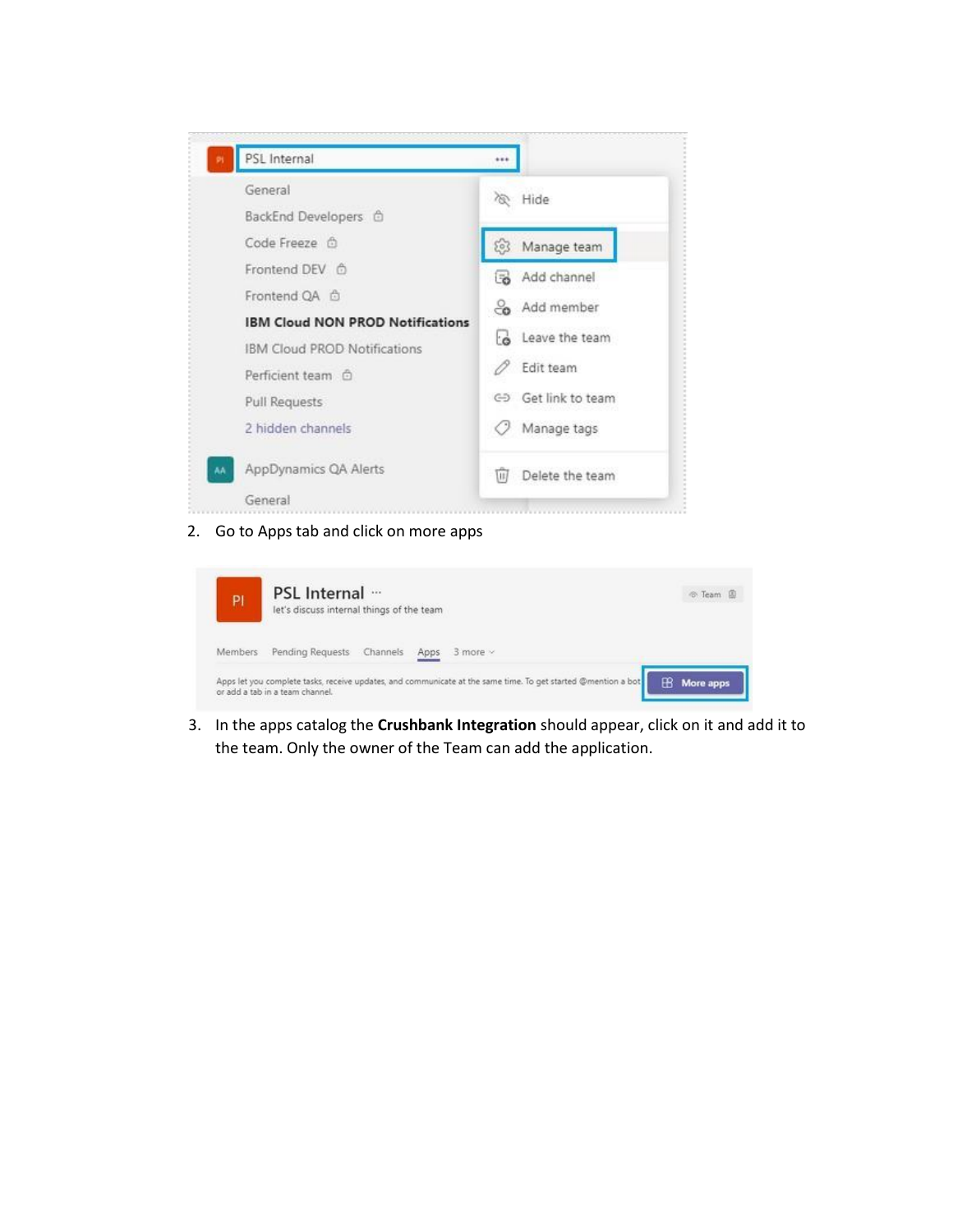

| <b>Crushbank Integration</b><br>CrushBank                                    |                                                                                                                                                                                                                                                                                                                                                                                                                                                                                                                                                                                                                                                         |
|------------------------------------------------------------------------------|---------------------------------------------------------------------------------------------------------------------------------------------------------------------------------------------------------------------------------------------------------------------------------------------------------------------------------------------------------------------------------------------------------------------------------------------------------------------------------------------------------------------------------------------------------------------------------------------------------------------------------------------------------|
| Add to a team<br>About<br>Permissions                                        | <b>Crushbank Integration</b><br>Resource-specific consent (RSC) is a Microsoft Teams and Microsoft Graph API<br>integration that enables your app to use API endpoints to manage specific teams within<br>an organization<br>Tabs                                                                                                                                                                                                                                                                                                                                                                                                                       |
|                                                                              | Use in a tab at the top of a chat or channel<br>Created by: Microsoft<br>Version 1.0.0                                                                                                                                                                                                                                                                                                                                                                                                                                                                                                                                                                  |
|                                                                              | Permissions                                                                                                                                                                                                                                                                                                                                                                                                                                                                                                                                                                                                                                             |
| By using Crushbank Integration, you<br>agree to the privacy policy and birms | This app will have permission to:<br>. Receive messages and data that I provide to it.<br>. Access my profile information such as my name, email address, company name.<br>and preferred language.<br>. Receive messages and data that team members provide to it in a channel.<br>· Access this team's information such as team name, channel list and roster<br>(including team member's names and email addresses) - and use this to contact<br>them.<br>· Read this team's settings.<br>Write the names, descriptions, and settings of this team's channels.<br>Read messages in this team.<br>Read this team's tabs.<br>Read this group's members. |